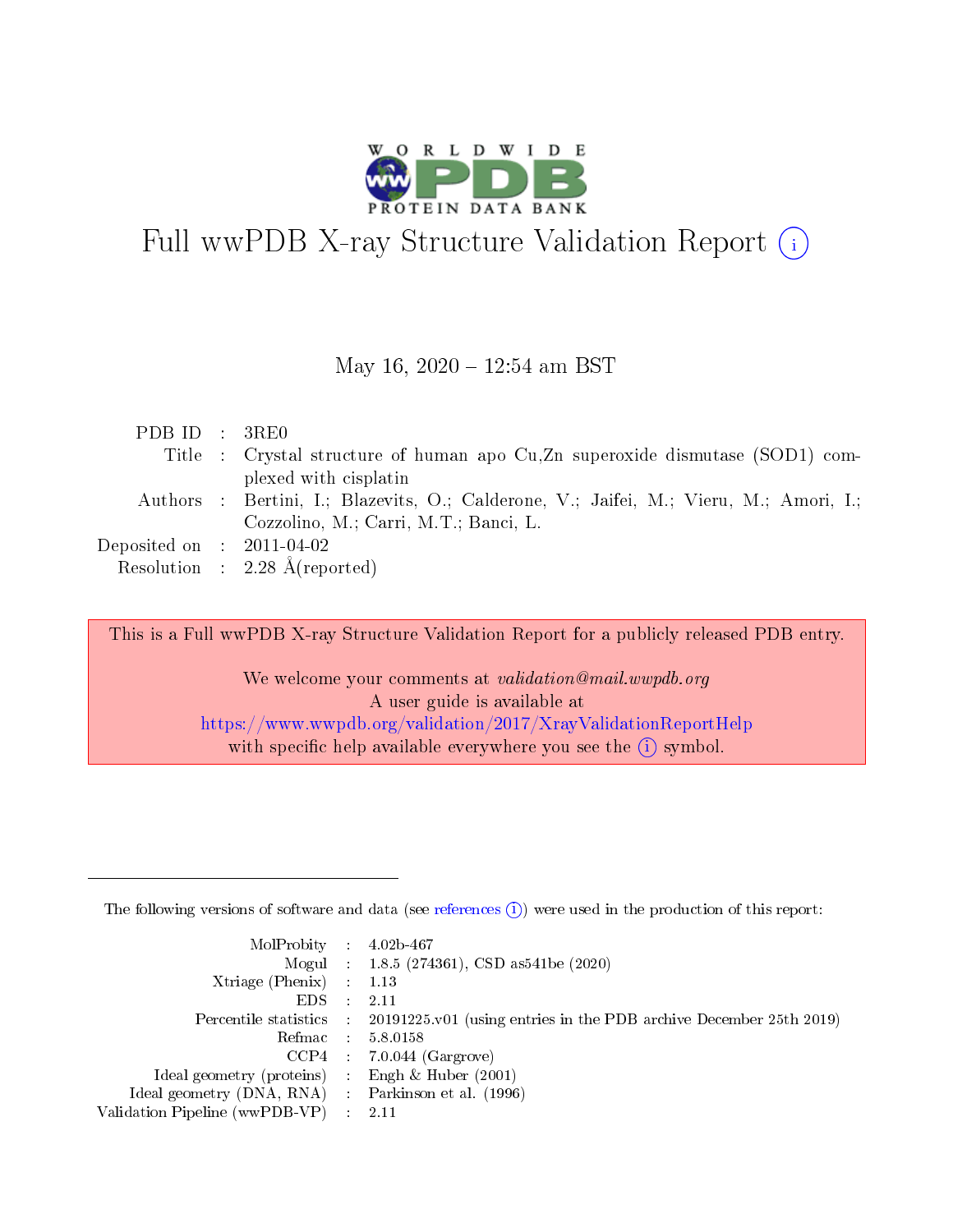# 1 [O](https://www.wwpdb.org/validation/2017/XrayValidationReportHelp#overall_quality)verall quality at a glance  $(i)$

The following experimental techniques were used to determine the structure: X-RAY DIFFRACTION

The reported resolution of this entry is 2.28 Å.

Percentile scores (ranging between 0-100) for global validation metrics of the entry are shown in the following graphic. The table shows the number of entries on which the scores are based.



| Metric                | Whole archive          | Similar resolution                                                     |  |  |
|-----------------------|------------------------|------------------------------------------------------------------------|--|--|
|                       | $(\#\mathrm{Entries})$ | $(\#\text{Entries},\,\text{resolution}\,\,\text{range}(\textup{\AA}))$ |  |  |
| $R_{free}$            | 130704                 | 6980 (2.30-2.26)                                                       |  |  |
| Clashscore            | 141614                 | $7711 (2.30 - 2.26)$                                                   |  |  |
| Ramachandran outliers | 138981                 | $7597(2.30-2.26)$                                                      |  |  |
| Sidechain outliers    | 138945                 | 7598 (2.30-2.26)                                                       |  |  |
| RSRZ outliers         | 127900                 | $6849(2.30-2.26)$                                                      |  |  |

The table below summarises the geometric issues observed across the polymeric chains and their fit to the electron density. The red, orange, yellow and green segments on the lower bar indicate the fraction of residues that contain outliers for  $>=3, 2, 1$  and 0 types of geometric quality criteria respectively. A grey segment represents the fraction of residues that are not modelled. The numeric value for each fraction is indicated below the corresponding segment, with a dot representing fractions <=5% The upper red bar (where present) indicates the fraction of residues that have poor fit to the electron density. The numeric value is given above the bar.

| Mol | Chain  | Length | Quality of chain        |     |                      |
|-----|--------|--------|-------------------------|-----|----------------------|
|     | А      | 153    | $\%$<br>81%             | 14% | $\ddot{\phantom{a}}$ |
|     | В      | 153    | 2%<br>79%               | 16% | 5%                   |
|     | $\cap$ | 153    | 3%<br>60%<br>19%        | 18% |                      |
|     |        | 153    | $\%$<br>63%<br>14%<br>٠ | 20% |                      |

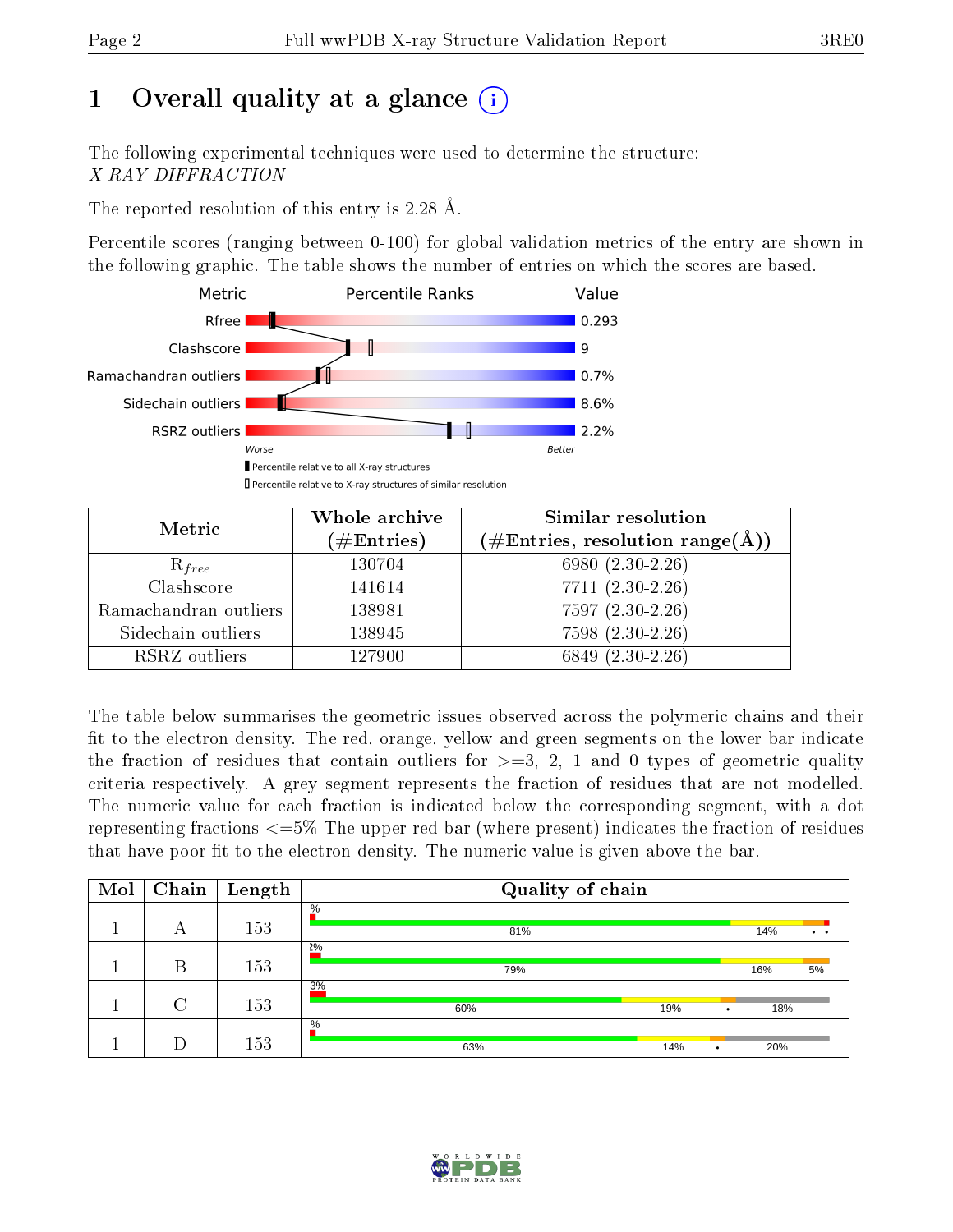# 2 Entry composition (i)

There are 3 unique types of molecules in this entry. The entry contains 4143 atoms, of which 0 are hydrogens and 0 are deuteriums.

In the tables below, the ZeroOcc column contains the number of atoms modelled with zero occupancy, the AltConf column contains the number of residues with at least one atom in alternate conformation and the Trace column contains the number of residues modelled with at most 2 atoms.

| Mol | Chain | Residues |                             |            | Atoms |                |                | $ZeroOcc \   \$ AltConf | $\operatorname{Trace}$ |
|-----|-------|----------|-----------------------------|------------|-------|----------------|----------------|-------------------------|------------------------|
|     |       | 153      | Total                       |            |       |                | S              |                         |                        |
| А   |       | 1110     | 679                         | <b>203</b> | 224   | 4              |                |                         |                        |
|     | В     | 153      | Total                       |            |       | S              |                |                         |                        |
|     |       |          | 1110                        | 679        | 203   | 224            | $\overline{4}$ |                         |                        |
|     |       | 126      | Total                       | C          | N     |                | S              |                         |                        |
|     |       |          | 915                         | 567        | 165   | 179            | $\overline{4}$ |                         |                        |
|     | 123   | Total    | $\mathcal{C}_{\mathcal{C}}$ | N          |       | S              |                |                         |                        |
|     |       | 892      | 553                         | 159        | 176   | $\overline{4}$ |                |                         |                        |

Molecule 1 is a protein called Superoxide dismutase [Cu-Zn].

• Molecule 2 is Cisplatin (three-letter code: CPT) (formula:  $Cl_2H_6N_2Pt$ ).



|  | $\text{Mol}$   Chain   Residues | Atoms         |             |  |  | ZeroOcc   AltConf |
|--|---------------------------------|---------------|-------------|--|--|-------------------|
|  |                                 | Total Cl N Pt | $2^{\circ}$ |  |  |                   |
|  |                                 | Total Cl N Pt |             |  |  |                   |

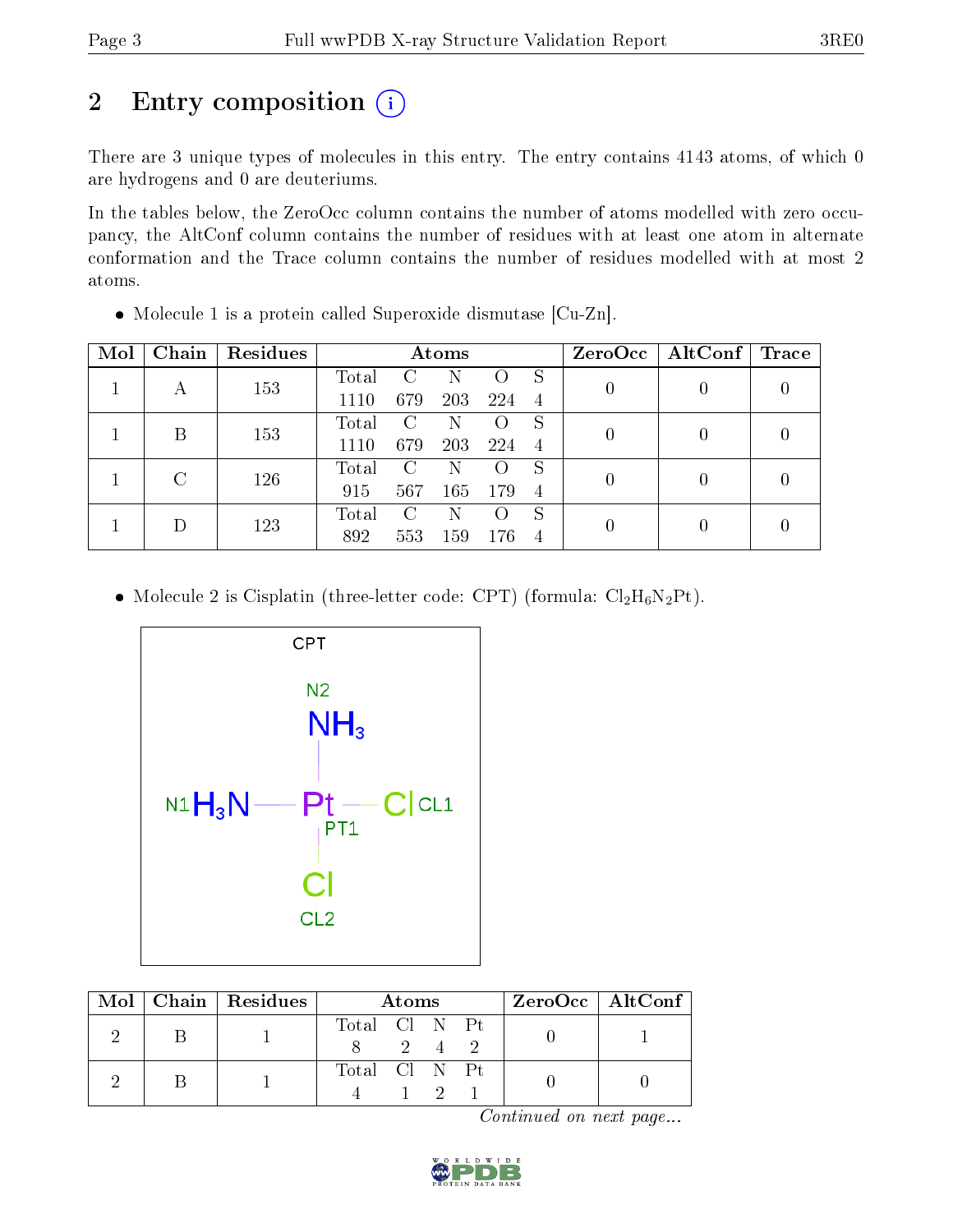Continued from previous page...

|  | Mol   Chain   Residues | Atoms      |  |  |  |  | $ZeroOcc \mid AltConf \mid$ |
|--|------------------------|------------|--|--|--|--|-----------------------------|
|  |                        | Total Cl N |  |  |  |  |                             |
|  |                        |            |  |  |  |  |                             |

• Molecule 3 is water.

| Mol |   | Chain   Residues | Atoms                                 | ZeroOcc   AltConf |
|-----|---|------------------|---------------------------------------|-------------------|
| 3   |   | 24               | Total<br>- ()<br>24<br>24             |                   |
| 3   | В | 28               | Total<br>$\left($<br>28<br>28         |                   |
| 3   | C | 26               | Total<br>$\left( \right)$<br>26<br>26 |                   |
| 3   |   | 18               | Total<br>$\Omega$<br>18<br>18         |                   |

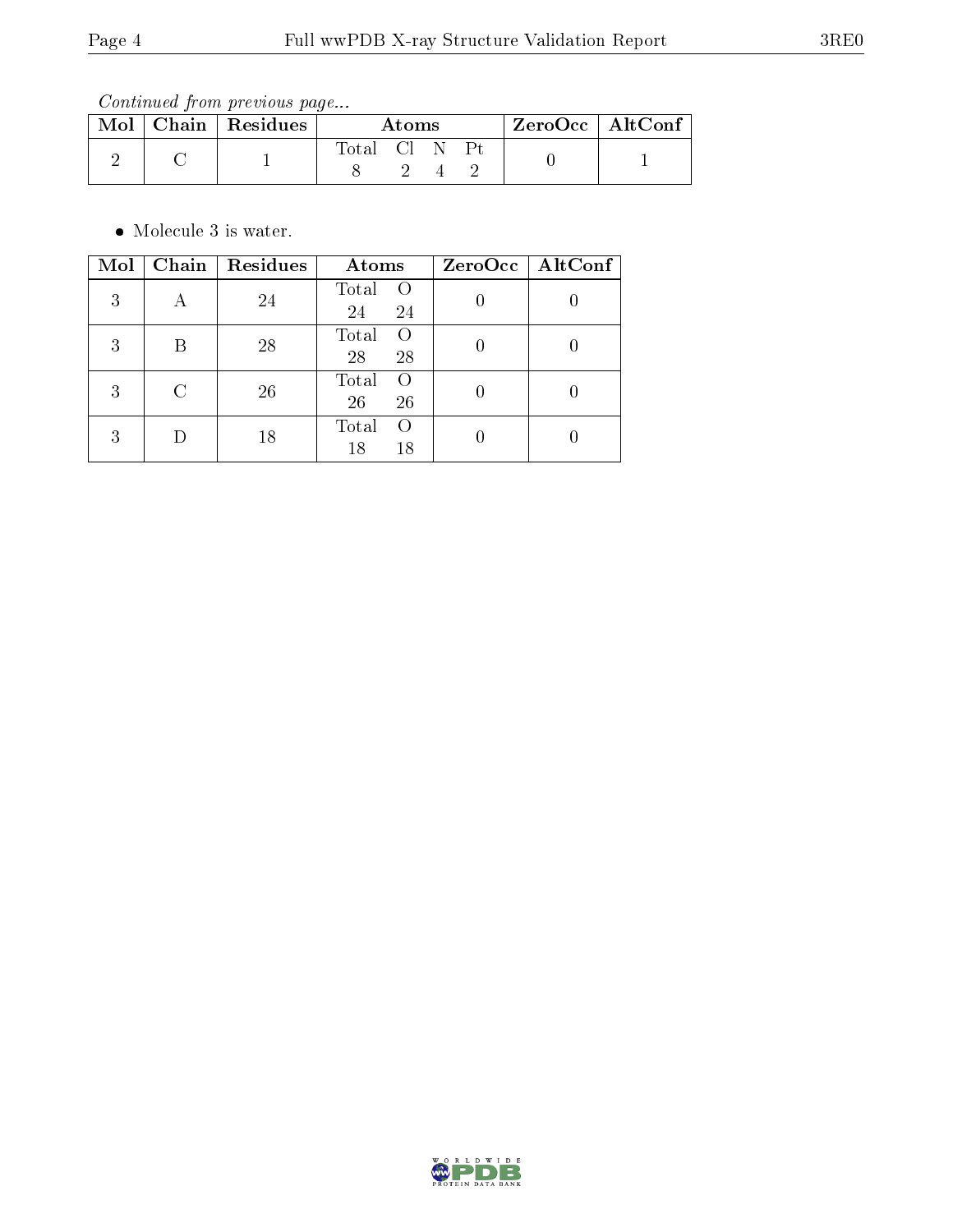# 3 Residue-property plots  $(i)$

These plots are drawn for all protein, RNA and DNA chains in the entry. The first graphic for a chain summarises the proportions of the various outlier classes displayed in the second graphic. The second graphic shows the sequence view annotated by issues in geometry and electron density. Residues are color-coded according to the number of geometric quality criteria for which they contain at least one outlier: green  $= 0$ , yellow  $= 1$ , orange  $= 2$  and red  $= 3$  or more. A red dot above a residue indicates a poor fit to the electron density (RSRZ  $> 2$ ). Stretches of 2 or more consecutive residues without any outlier are shown as a green connector. Residues present in the sample, but not in the model, are shown in grey.



• Molecule 1: Superoxide dismutase [Cu-Zn]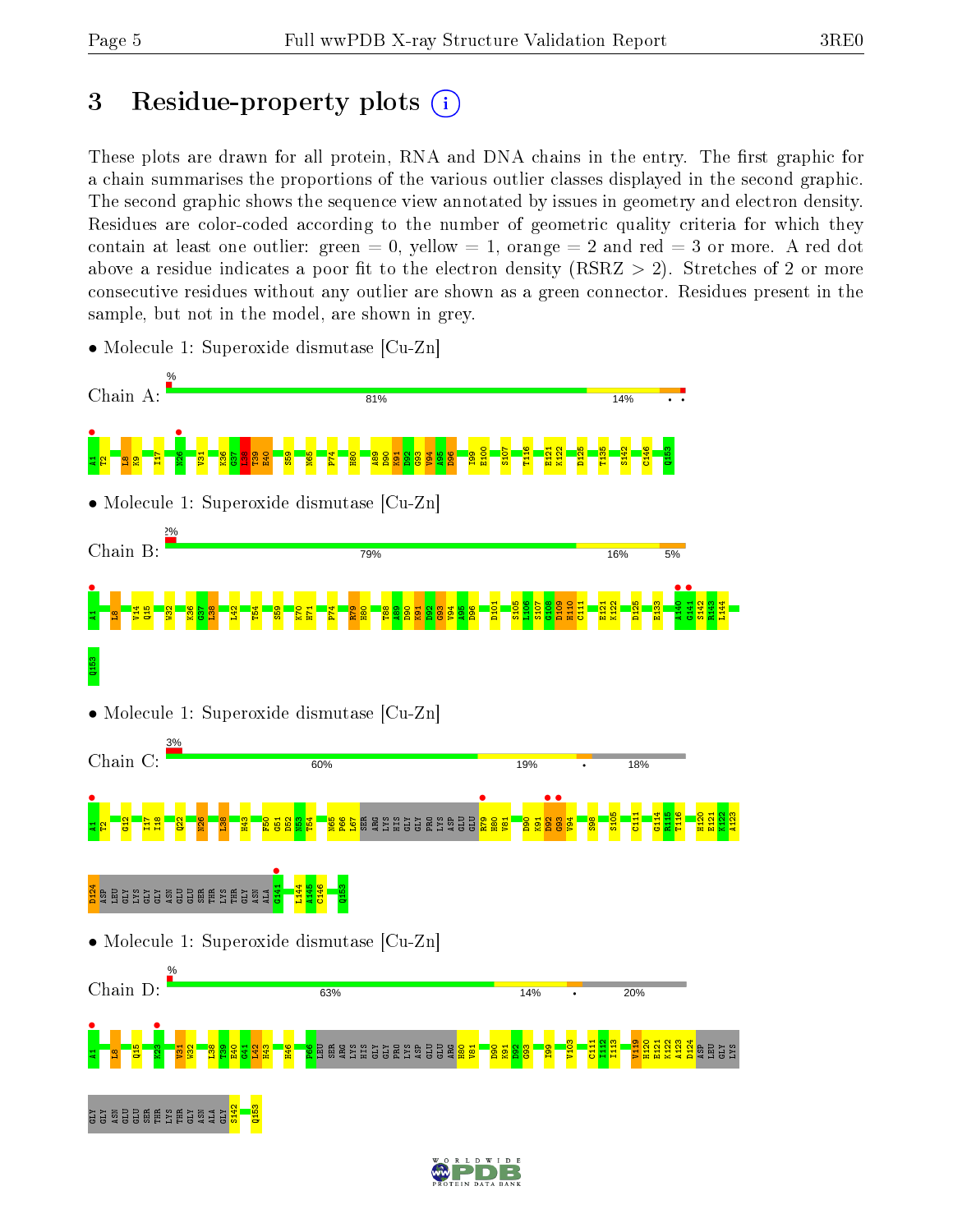# 4 Data and refinement statistics  $(i)$

| Property                                                                                        | Value                                                       | Source                       |
|-------------------------------------------------------------------------------------------------|-------------------------------------------------------------|------------------------------|
| Space group                                                                                     | C121                                                        | Depositor                    |
| Cell constants                                                                                  | $157.41\overline{\text{A}}$<br>$34.80\text{\AA}$<br>115.22Å | Depositor                    |
| a, b, c, $\alpha$ , $\beta$ , $\gamma$                                                          | $112.28^\circ$<br>$90.00^{\circ}$<br>$90.00^\circ$          |                              |
| Resolution $(A)$                                                                                | $39.32 - 2.28$                                              | Depositor                    |
|                                                                                                 | $39.32 - 2.22$                                              | <b>EDS</b>                   |
| % Data completeness                                                                             | $98.3(39.32-2.28)$                                          | Depositor                    |
| (in resolution range)                                                                           | $92.6$ $(39.32 - 2.22)$                                     | <b>EDS</b>                   |
| $R_{merge}$                                                                                     | 0.10                                                        | Depositor                    |
| $\mathrm{R}_{sym}$                                                                              | 0.10                                                        | Depositor                    |
| $\sqrt{I/\sigma(I)} > 1$                                                                        | 1.62 (at $2.22\text{\AA}$ )                                 | Xtriage                      |
| Refinement program                                                                              | <b>REFMAC 5.6.0117</b>                                      | Depositor                    |
|                                                                                                 | 0.209<br>0.290<br>$\mathcal{L}$                             | Depositor                    |
| $R, R_{free}$                                                                                   | 0.220<br>0.293<br>$\mathcal{L}_{\mathcal{A}}$               | DCC                          |
| $R_{free}$ test set                                                                             | 2457 reflections $(9.01\%)$                                 | wwPDB-VP                     |
| Wilson B-factor $(A^2)$                                                                         | 40.3                                                        | Xtriage                      |
| Anisotropy                                                                                      | 0.840                                                       | Xtriage                      |
| $\overline{\mathrm{Bulk}}$ solvent $k_{sol}(\mathrm{e}/\mathrm{A}^3)$ , $B_{sol}(\mathrm{A}^2)$ | 0.30, 41.8                                                  | <b>EDS</b>                   |
| $L$ -test for twinning <sup>2</sup>                                                             | $< L >$ = 0.49, $< L2$ = 0.32                               | Xtriage                      |
| Estimated twinning fraction                                                                     | No twinning to report.                                      | $\overline{\text{X}}$ triage |
| $\overline{F_o, F_c}$ correlation                                                               | 0.94                                                        | <b>EDS</b>                   |
| Total number of atoms                                                                           | 4143                                                        | wwPDB-VP                     |
| Average B, all atoms $(A^2)$                                                                    | 48.0                                                        | wwPDB-VP                     |

Xtriage's analysis on translational NCS is as follows: The largest off-origin peak in the Patterson function is  $5.91\%$  of the height of the origin peak. No significant pseudotranslation is detected.

<sup>&</sup>lt;sup>2</sup>Theoretical values of  $\langle |L| \rangle$ ,  $\langle L^2 \rangle$  for acentric reflections are 0.5, 0.333 respectively for untwinned datasets, and 0.375, 0.2 for perfectly twinned datasets.



<span id="page-5-1"></span><span id="page-5-0"></span><sup>1</sup> Intensities estimated from amplitudes.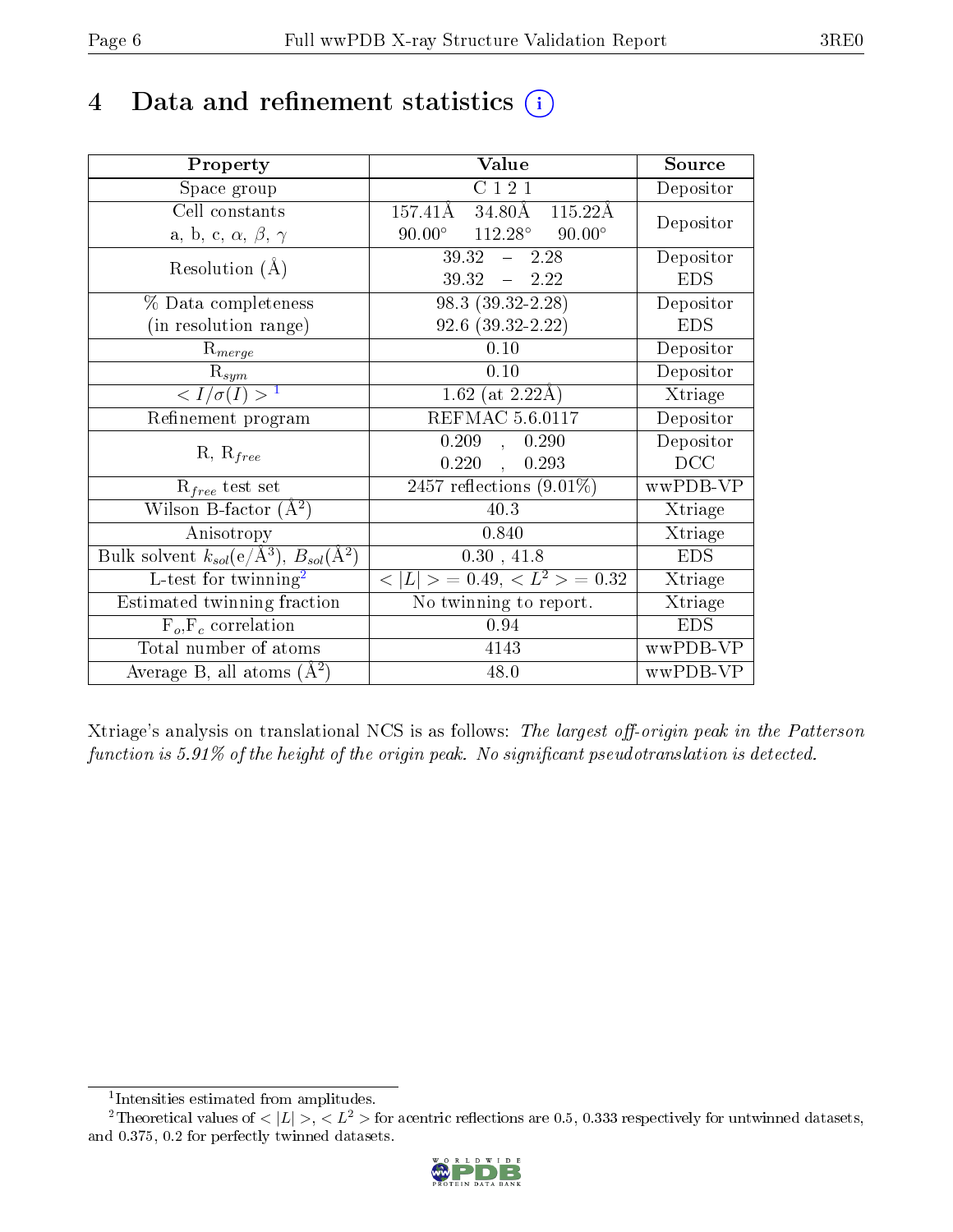# 5 Model quality  $(i)$

# 5.1 Standard geometry  $(i)$

Bond lengths and bond angles in the following residue types are not validated in this section: CPT

The Z score for a bond length (or angle) is the number of standard deviations the observed value is removed from the expected value. A bond length (or angle) with  $|Z| > 5$  is considered an outlier worth inspection. RMSZ is the root-mean-square of all Z scores of the bond lengths (or angles).

| Mol | Chain  |      | Bond lengths        | Bond angles |                          |  |
|-----|--------|------|---------------------|-------------|--------------------------|--|
|     |        | RMSZ | $\# Z  > 5$         | RMSZ        | $\# Z  > 5$              |  |
|     |        | 0.89 | 0/1128              | 1.09        | $9/1520(0.6\%)$          |  |
|     |        | 0.85 | $1/1128$ $(0.1\%)$  | 1.02        | $7/1520(0.5\%)$          |  |
|     | $\cap$ | 0.80 | $1/929(0.1\%)$      | 0.93        | $4/1253$ $(0.3\sqrt{8})$ |  |
|     | $\Box$ | 0.76 | $1/906$ $(0.1\%)$   | 0.79        | 0/1223                   |  |
| All | ΑĦ     | 0.83 | $(0.1\%)$<br>3/4091 | 0.97        | $20/5516$ $(0.4\%)$      |  |

Chiral center outliers are detected by calculating the chiral volume of a chiral center and verifying if the center is modelled as a planar moiety or with the opposite hand.A planarity outlier is detected by checking planarity of atoms in a peptide group, atoms in a mainchain group or atoms of a sidechain that are expected to be planar.

|  | Mol   Chain   $\#\text{Chirality outliers}$   $\#\text{Planarity outliers}$ |  |
|--|-----------------------------------------------------------------------------|--|
|  |                                                                             |  |
|  |                                                                             |  |
|  |                                                                             |  |

All (3) bond length outliers are listed below:

| Mol | Chain |     | $\vert$ Res $\vert$ Type | Atoms                                       |         | $\Box$ Observed(A) | Ideal(A) |
|-----|-------|-----|--------------------------|---------------------------------------------|---------|--------------------|----------|
|     |       | ว ว |                          | $\mathbb{C}\mathrm{D}2\text{-}\mathrm{CE}2$ | 5.90    |                    |          |
|     |       |     |                          |                                             | $-5.28$ |                    | $1.33\,$ |
|     |       | 20  |                          | $CD2$ -CE2.                                 | 5.02    |                    | 4        |

All (20) bond angle outliers are listed below:

| Mol | Chain | Res | Type | Atoms       |         | Observed $(°)$ | Ideal $(°)$ |
|-----|-------|-----|------|-------------|---------|----------------|-------------|
|     |       | 96  | A SP | $CB-CG-OD2$ | 8.57    | 126.01         | 118.30      |
|     |       | 91  | LYS. | $O-C-N$     | $-7.84$ | 110.16         | 122.70      |
|     |       | 96  | A SP | $CB-CG-OD2$ | 7.76    | 125.28         | 118.30      |
|     |       | 93  | GLY  | C-N-CA      | 7.68    | 140.90         | 121.70      |

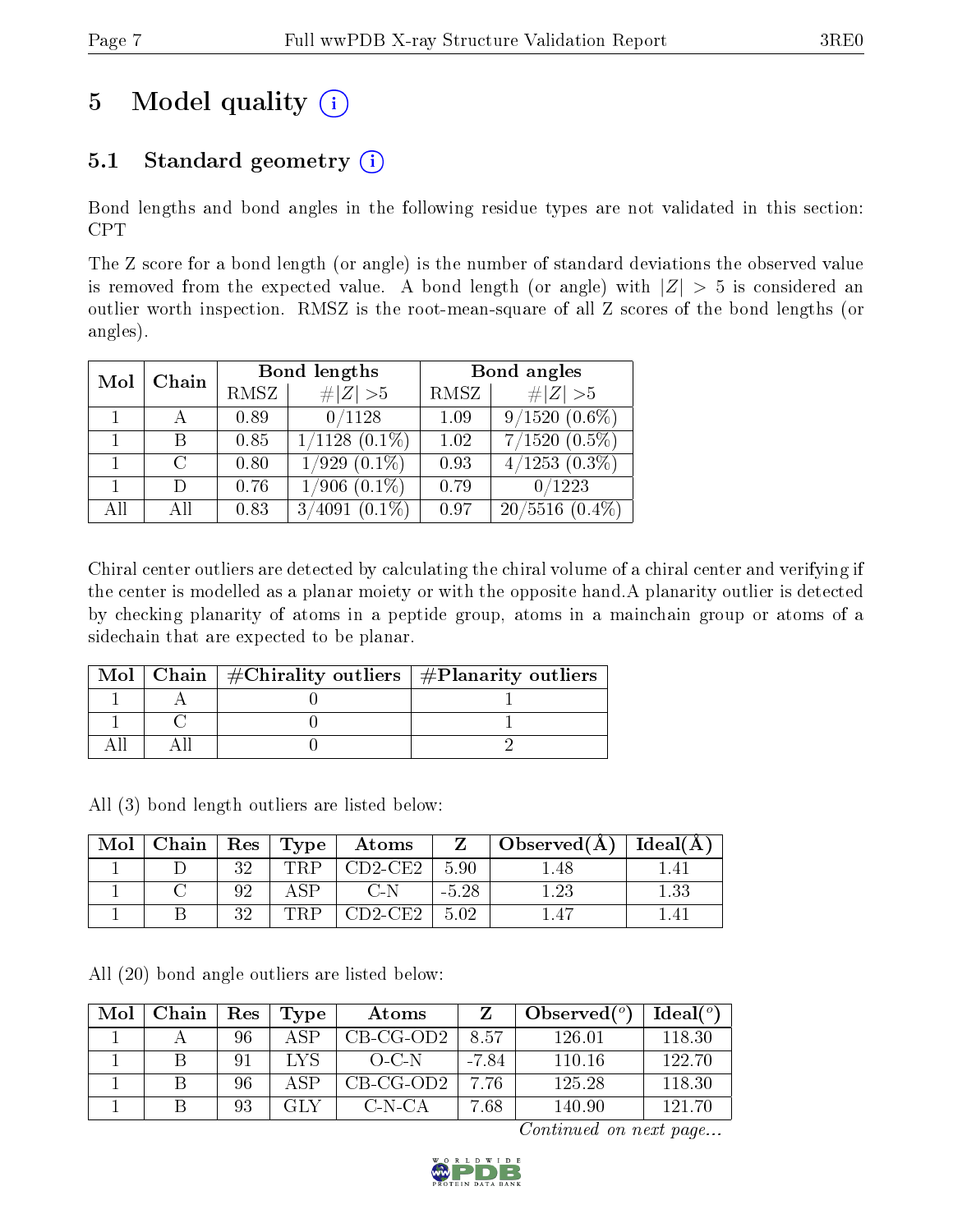| Mol          | ${\rm Chain}$ | Res | <b>Type</b> | Atoms        | Z       | $\text{Observed}(^{\text{o}})$ | $Ideal(^o)$ |
|--------------|---------------|-----|-------------|--------------|---------|--------------------------------|-------------|
|              | C             | 92  | ASP         | $O-C-N$      | $-7.62$ | 110.25                         | 123.20      |
| 1            | B             | 38  | <b>LEU</b>  | $CA-CB-CG$   | 7.09    | 131.61                         | 115.30      |
| 1            | A             | 94  | VAL         | $CA$ -CB-CG1 | 6.99    | 121.39                         | 110.90      |
| 1            | А             | 40  | <b>GLU</b>  | O C N        | 6.95    | 135.02                         | 123.20      |
| 1            | A             | 8   | LEU         | $CA-CB-CG$   | 6.61    | 130.49                         | 115.30      |
| 1            | А             | 38  | <b>LEU</b>  | $CB-CG-CD1$  | 6.56    | 122.16                         | 111.00      |
| 1            | C             | 38  | <b>LEU</b>  | $CA-CB-CG$   | 6.39    | 130.01                         | 115.30      |
| 1            | A             | 38  | <b>LEU</b>  | $C-N-CA$     | 6.10    | 136.95                         | 121.70      |
| $\mathbf{1}$ | A             | 39  | <b>THR</b>  | $O-C N$      | $-5.69$ | 113.60                         | 122.70      |
| 1            | А             | 39  | THR         | $CA-CB-OG1$  | 5.54    | 120.63                         | 109.00      |
| 1            | А             | 40  | GLU         | $CA-CB-CG$   | 5.52    | 125.54                         | 113.40      |
| $\mathbf{1}$ | $\rm C$       | 92  | ASP         | $CA-C-N$     | 5.48    | 127.16                         | 116.20      |
| 1            | B             | 8   | <b>LEU</b>  | $CA-CB-CG$   | 5.44    | 127.80                         | 115.30      |
| $\mathbf{1}$ | B             | 90  | <b>ASP</b>  | $CB-CA-C$    | 5.33    | 121.06                         | 110.40      |
| 1            | $\rm C$       | 92  | ASP         | $CB-CA-C$    | 5.33    | 121.06                         | 110.40      |
| 1            | B             | 91  | <b>LYS</b>  | $CA-C-O$     | 5.17    | 130.96                         | 120.10      |

Continued from previous page...

There are no chirality outliers.

All (2) planarity outliers are listed below:

| Mol | Chain | Res | Type      | Group     |
|-----|-------|-----|-----------|-----------|
|     |       |     | VAL.      | Mainchain |
|     |       | da  | ( . I . ) | Peptide   |

## 5.2 Too-close contacts (i)

In the following table, the Non-H and H(model) columns list the number of non-hydrogen atoms and hydrogen atoms in the chain respectively. The H(added) column lists the number of hydrogen atoms added and optimized by MolProbity. The Clashes column lists the number of clashes within the asymmetric unit, whereas Symm-Clashes lists symmetry related clashes.

| $\bf{Mol}$ |   |      | $\boxed{\text{Chain} \mid \text{Non-H} \mid \text{H}(\text{model})}$ | H(added) |    | $\mathbf{Class}   \mathbf{Symm}\text{-}\mathbf{Class} $ |
|------------|---|------|----------------------------------------------------------------------|----------|----|---------------------------------------------------------|
|            |   | 1110 |                                                                      | 1075     |    |                                                         |
|            | B | 1110 |                                                                      | 1075     | 18 |                                                         |
|            |   | 915  |                                                                      | 893      | 23 |                                                         |
|            |   | 892  |                                                                      | 866      | 16 |                                                         |
| 6)         | R | 12   |                                                                      |          |    |                                                         |
| ٠,         |   |      |                                                                      |          |    |                                                         |
| ົ          |   | 24   |                                                                      |          |    |                                                         |
| ച          | R | 28   |                                                                      |          |    |                                                         |
|            |   | 26   |                                                                      |          |    |                                                         |

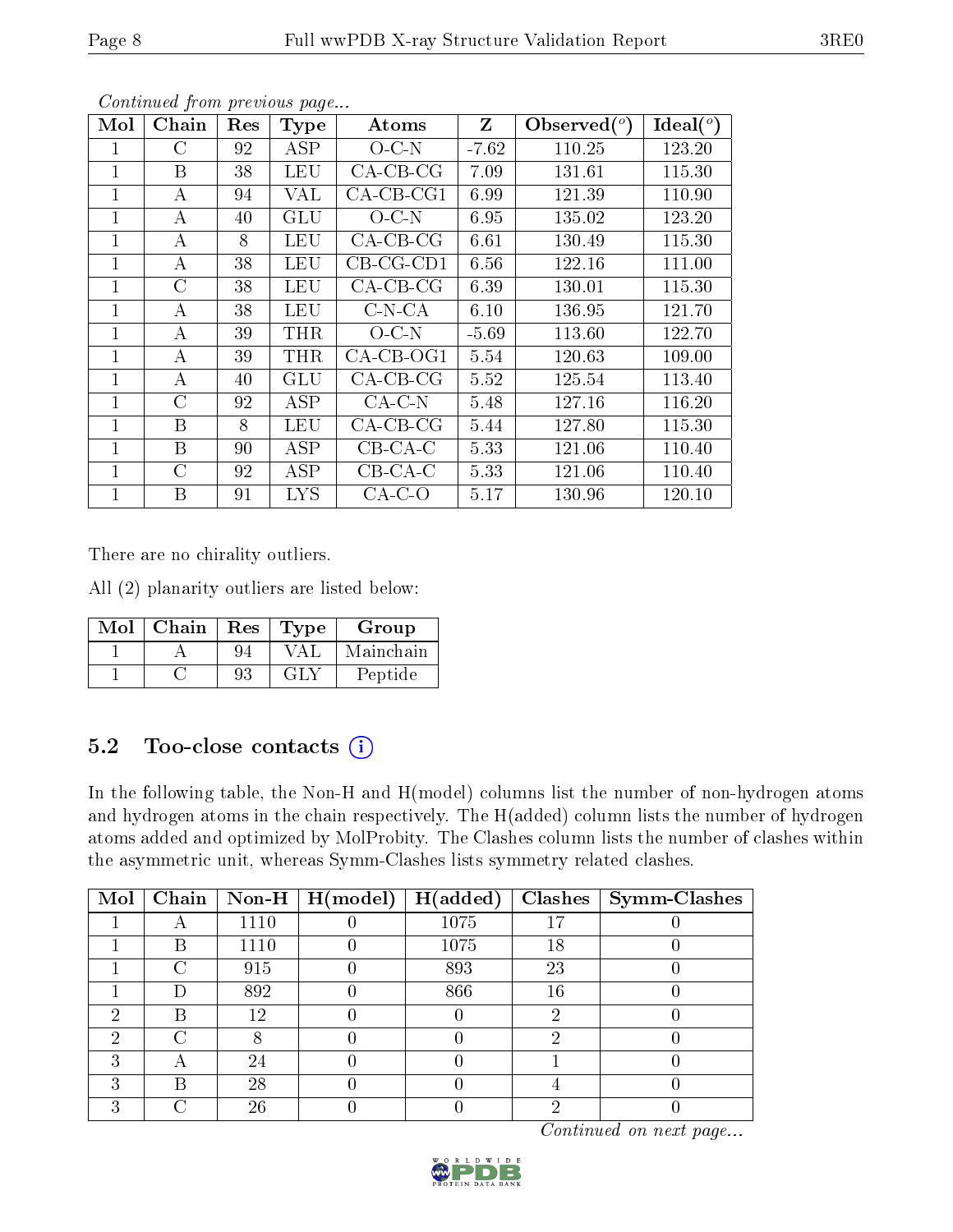Continued from previous page...

| Mol |  |  | Chain   Non-H   H(model)   H(added)   Clashes   Symm-Clashes |
|-----|--|--|--------------------------------------------------------------|
|     |  |  |                                                              |
|     |  |  |                                                              |

The all-atom clashscore is defined as the number of clashes found per 1000 atoms (including hydrogen atoms). The all-atom clashscore for this structure is 9.

All (72) close contacts within the same asymmetric unit are listed below, sorted by their clash magnitude.

| Atom-1              | Atom-2              | Interatomic       | Clash             |
|---------------------|---------------------|-------------------|-------------------|
|                     |                     | distance $(A)$    | overlap $(\AA)$   |
| 1:B:15:GLN:HE21     | 1: B:36: LYS: HE2   | 1.28              | 0.96              |
| 1:C:66:PRO:HD2      | 1:C:81:VAL:HG21     | $\overline{1.51}$ | $\overline{0.90}$ |
| 1: A:40: GLU:HG3    | 1: A:91: LYS: HA    | $\overline{1.53}$ | 0.89              |
| 1: A:38: LEU:O      | 1: A:93: GLY: HA2   | 1.76              | 0.86              |
| 2:C:201[D]:CPT:CL2  | 1: D: 111: CYS: HB3 | 2.23              | 0.75              |
| 1: A:38:LEU:O       | 1: A:93: GLY: CA    | 2.36              | 0.73              |
| 1:C:66:PRO:CD       | 1:C:81:VAL:HG21     | $\overline{2.19}$ | 0.71              |
| 1: D:8: LEU: HD22   | 1:D:119:VAL:HG12    | $\overline{1.73}$ | 0.70              |
| 1:C:43:HIS:HB3      | 1:C:120:HIS:O       | 1.91              | 0.69              |
| 1:C:93:GLY:HA3      | 1:C:94:VAL:HG23     | 1.73              | 0.69              |
| 1:C:66:PRO:HD2      | 1:C:81:VAL:CG2      | 2.23              | 0.68              |
| 1: B: 15: GLN: NE2  | 1:B:36:LYS:HE2      | $\overline{2.07}$ | 0.68              |
| 1:B:109:ASP:OD1     | 2:B:202:CPT:N1      | $\overline{2.28}$ | 0.67              |
| 1: D: 8: LEU: CD2   | 1:D:119:VAL:HG12    | 2.26              | 0.65              |
| 1:C:111:CYS:HB3     | 2:C:201[C]:CPT:N1   | 2.14              | 0.63              |
| 1:B:14:VAL:HG21     | 1:B:144:LEU:HB3     | 1.81              | $\overline{0.62}$ |
| 1: D: 81: VAL: HG13 | 1:D:103:VAL:HG12    | $\overline{1.83}$ | 0.60              |
| 1: A:91:LYS:CD      | 1: A:91:LYS:H       | 2.14              | 0.60              |
| 1:A:40:GLU:CG       | 1: A:91: LYS: HA    | 2.28              | 0.60              |
| 1:C:26:ASN:H        | 1:C:26:ASN:HD22     | $\overline{1.51}$ | 0.59              |
| 1: D: 46: HIS: HE1  | 1: D: 124: ASP: OD1 | 1.86              | 0.59              |
| 1:B:79:ARG:HD3      | 1: B:80: HIS:O      | $\overline{2.02}$ | 0.58              |
| 1:D:40:GLU:HG3      | 1: D:90: ASP:O      | 2.05              | $0.56\,$          |
| 1: D:38: LEU:O      | 1:D:93:GLY:HA2      | 2.04              | 0.56              |
| 1: D:40: GLU: HG3   | 1: D: 90: ASP:C     | $\overline{2.27}$ | 0.54              |
| 1:C:65:ASN:ND2      | 1:C:80:HIS:HD2      | 2.06              | 0.54              |
| 1:C:93:GLY:CA       | 1:C:94:VAL:HG23     | $\overline{2.37}$ | 0.54              |
| 1:B:125:ASP:C       | 1:B:125:ASP:OD1     | 2.47              | 0.53              |
| 1:C:52:ASP:OD1      | 1:C:54:THR:HG23     | 2.10              | $\overline{0.51}$ |
| 1:B:74:PRO:HD2      | 3:B:306:HOH:O       | 2.10              | 0.51              |
| 1:B:15:GLN:HE21     | 1: B:36: LYS: CE    | $\overline{2.13}$ | 0.51              |
| 1:A:74:PRO:HD2      | 3:A:307:HOH:O       | 2.10              | 0.51              |

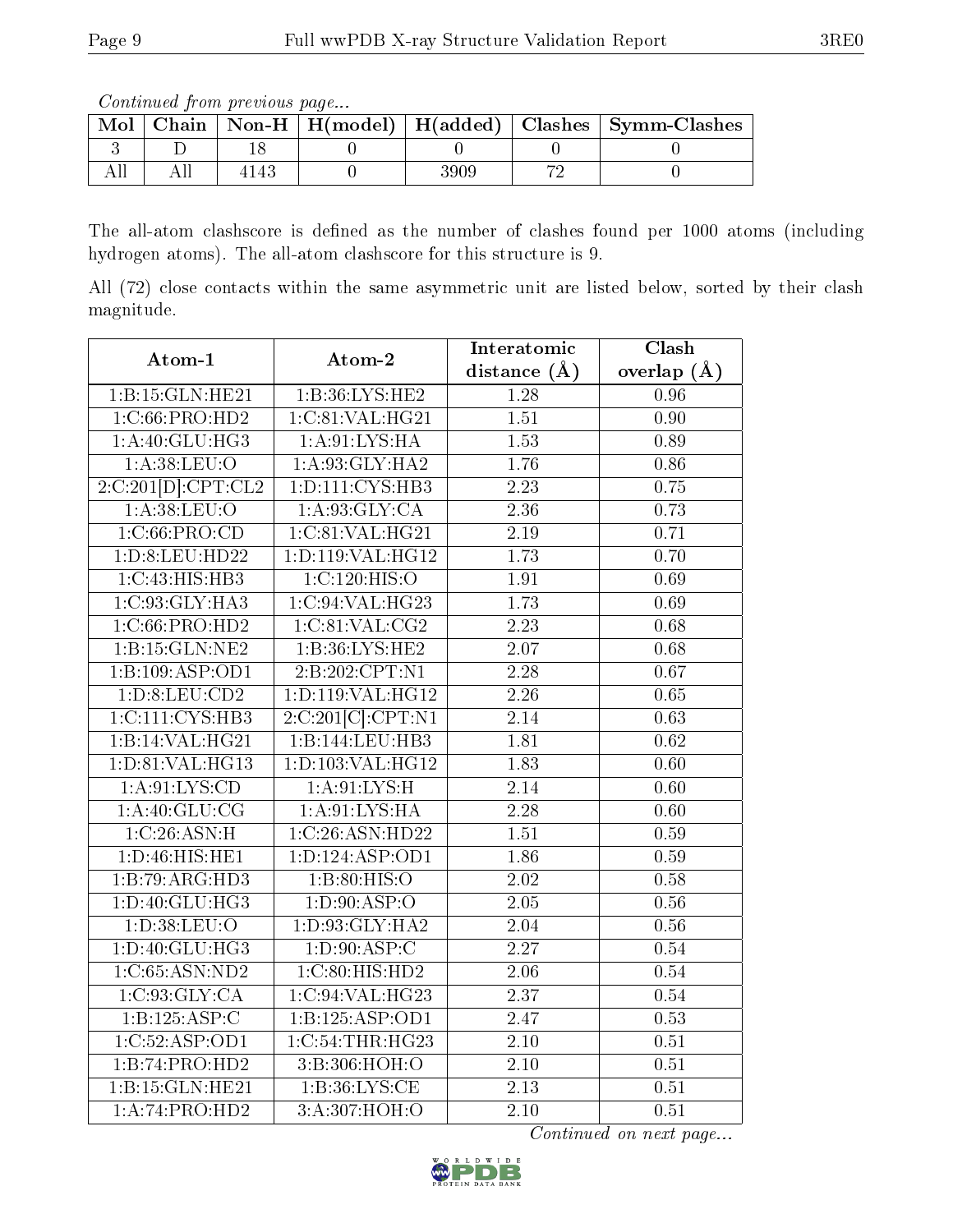|                     |                     | Interatomic    | Clash         |
|---------------------|---------------------|----------------|---------------|
| Atom-1              | Atom-2              | distance $(A)$ | overlap $(A)$ |
| 1:B:71:HIS:HB2      | 1:B:80:HIS:CE1      | 2.46           | 0.50          |
| 1: A:17: ILE: HD13  | 1:B:54:THR:HG22     | 1.92           | 0.50          |
| 1:A:40:GLU:HG2      | 1: A:90: ASP:C      | 2.33           | 0.49          |
| 1:C:43:HIS:ND1      | 1:C:121:GLU:O       | 2.46           | 0.48          |
| 1:B:88:THR:HG21     | 3:B:307:HOH:O       | 2.12           | 0.48          |
| 1:B:79:ARG:NH2      | 1:B:101:ASP:OD1     | 2.45           | 0.46          |
| 1: D: 42: LEU: HB3  | 1:D:123:ALA:HB2     | 1.96           | 0.46          |
| 1: A: 125: ASP: OD1 | 1:A:125:ASP:C       | 2.53           | 0.46          |
| 1:C:121:GLU:HA      | 1:C:144:LEU:HD11    | 1.96           | 0.46          |
| 1:C:93:GLY:HA3      | 1:C:94:VAL:CG2      | 2.44           | 0.46          |
| 1:C:17:ILE:O        | 1:C:18:ILE:HD13     | 2.15           | 0.46          |
| 1:C:51:GLY:HA3      | 1:C:114:GLY:O       | 2.16           | 0.46          |
| 1:C:123:ALA:O       | 1:C:124:ASP:C       | 2.55           | 0.45          |
| 1: A:39:THR:O       | 1:A:89:ALA:HB3      | 2.17           | 0.45          |
| 1:C:2:THR:HG21      | 3:C:326:HOH:O       | 2.17           | 0.45          |
| 1:B:105:SER:O       | 1:B:111:CYS:HA      | 2.16           | 0.45          |
| 1:C:12:GLY:CA       | 3:C:303:HOH:O       | 2.64           | 0.45          |
| 1:B:110:HIS:N       | 3:B:322:HOH:O       | 2.49           | 0.44          |
| 1:B:121:GLU:CB      | 1:B:142:SER:H       | 2.30           | 0.44          |
| 1: A:116:THR:CG2    | 1:A:146:CYS:HB2     | 2.48           | 0.44          |
| 1: D:38: LEU:O      | 1: D: 93: GLY: CA   | 2.65           | 0.44          |
| 1:B:121:GLU:HB3     | 1:B:142:SER:H       | 1.84           | 0.43          |
| 1: A:8: LEU: HD12   | 1:A:146:CYS:HA      | 2.01           | 0.43          |
| 1: A:65: ASN:CG     | 1:A:80:HIS:CD2      | 2.93           | 0.43          |
| 1: A:99: ILE: HG22  | 1: A: 100: GLU:N    | 2.34           | 0.43          |
| 1:A:121:GLU:HB2     | 1:A:142:SER:HB2     | 2.01           | 0.42          |
| 1: D:31: VAL:HG13   | 1:D:99:ILE:HB       | $2.00\,$       | 0.42          |
| 1:C:105:SER:O       | 1:C:111:CYS:HA      | 2.20           | 0.42          |
| 1:B:109:ASP:C       | 1:B:109:ASP:OD2     | 2.58           | 0.42          |
| 1:B:111:CYS:HB3     | 2:B:201[B]:CPT:N1   | 2.34           | 0.42          |
| 1: D: 43: HIS: HB3  | 1: D: 120: HIS: O   | 2.20           | 0.42          |
| 1:C:116:THR:CG2     | 1:C:146:CYS:HB2     | 2.51           | 0.41          |
| 1: D:90: ASP:OD2    | 1: D:90: ASP:C      | 2.59           | 0.41          |
| 1: A:9: LYS: HD2    | 3:B:311:HOH:O       | 2.19           | 0.41          |
| 1:C:50:PHE:CE1      | 1:D:153:GLN:HA      | 2.56           | 0.41          |
| 1:C:92:ASP:O        | 1:C:93:GLY:C        | 2.58           | 0.41          |
| 1: D: 121: GLU: OE1 | 1: D: 142: SER: HB3 | 2.21           | 0.40          |
| 1: A:38:LEU:O       | 1:A:93:GLY:HA3      | 2.19           | 0.40          |
| 1: D: 42: LEU: HA   | 1: D: 42: LEU: HD12 | 1.89           | 0.40          |
| 1:C:2:THR:HB        | 1:C:22:GLN:O        | 2.22           | 0.40          |

Continued from previous page...

There are no symmetry-related clashes.

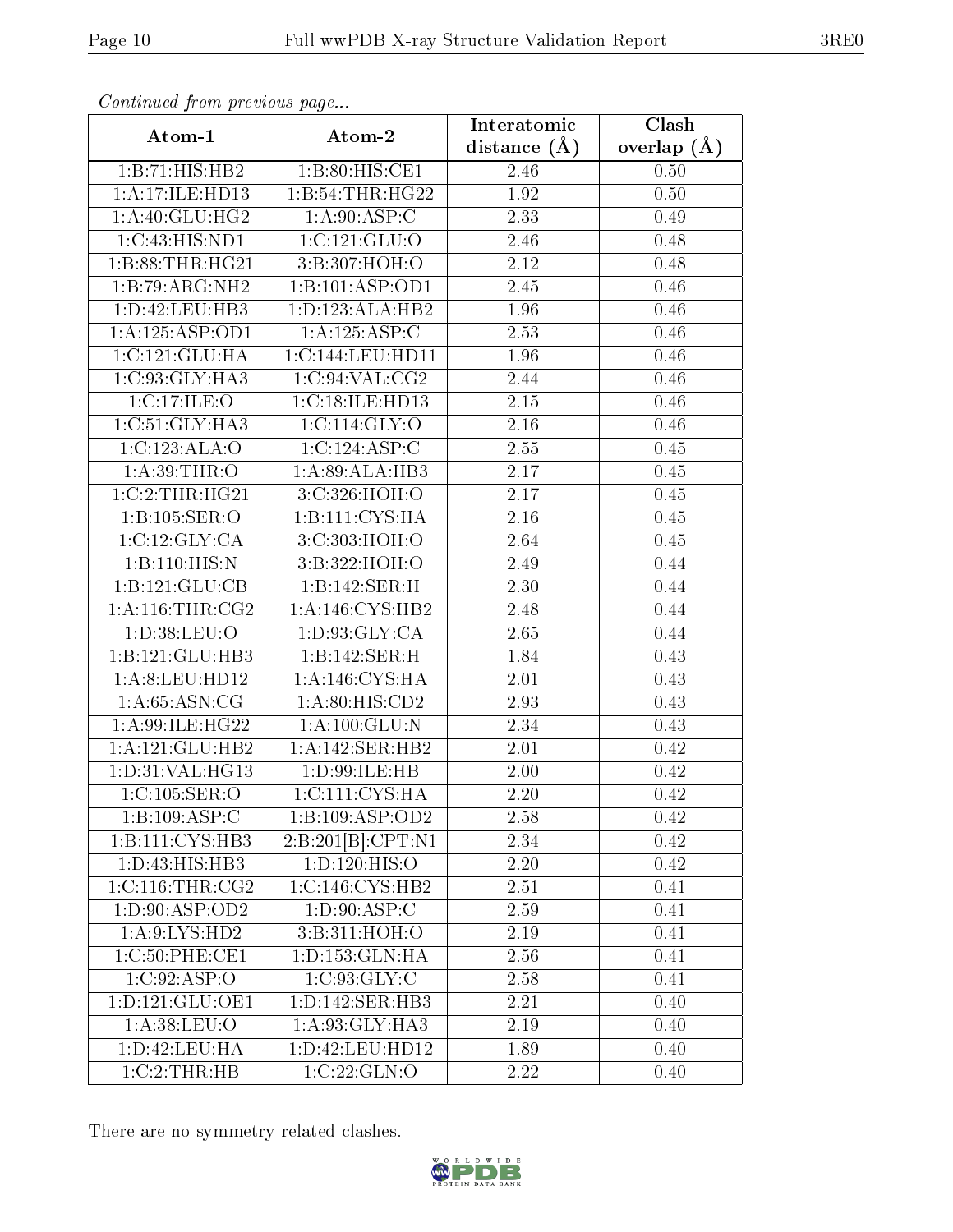## 5.3 Torsion angles  $(i)$

#### 5.3.1 Protein backbone  $(i)$

In the following table, the Percentiles column shows the percent Ramachandran outliers of the chain as a percentile score with respect to all X-ray entries followed by that with respect to entries of similar resolution.

The Analysed column shows the number of residues for which the backbone conformation was analysed, and the total number of residues.

| Mol | Chain   | Analysed         | Favoured    | Allowed  | Outliers |                 | Percentiles |
|-----|---------|------------------|-------------|----------|----------|-----------------|-------------|
|     | А       | $151/153$ (99%)  | $145(96\%)$ | 6 $(4%)$ |          | 100             | 100         |
|     | B       | $151/153$ (99%)  | $141(93\%)$ | 7(5%)    | $3(2\%)$ | $\overline{7}$  | 5           |
|     | $\rm C$ | 120/153(78%)     | $111(92\%)$ | 8(7%)    | $1(1\%)$ | 19              | 22          |
|     | D       | $117/153$ (76\%) | $113(97\%)$ | $4(3\%)$ | $\theta$ | 10 <sub>C</sub> | 100         |
| All | All     | $539/612(88\%)$  | $510(95\%)$ | 25(5%)   | $4(1\%)$ | 22              | 25          |

All (4) Ramachandran outliers are listed below:

| Mol | Chain | Res | <b>Type</b> |
|-----|-------|-----|-------------|
|     |       | 93  | GLY         |
|     |       | 110 | <b>HIS</b>  |
|     |       | 94  | VAL         |
|     |       | 90  |             |

#### 5.3.2 Protein sidechains  $(i)$

In the following table, the Percentiles column shows the percent sidechain outliers of the chain as a percentile score with respect to all X-ray entries followed by that with respect to entries of similar resolution.

The Analysed column shows the number of residues for which the sidechain conformation was analysed, and the total number of residues.

| Mol | Chain         | Analysed         | Rotameric   | Outliers   | Percentiles |
|-----|---------------|------------------|-------------|------------|-------------|
|     | $\mathsf{A}$  | $118/118$ (100%) | $108(92\%)$ | $10(8\%)$  | 12<br>10    |
|     | B             | $118/118$ (100%) | 107 (91%)   | 11 (9%)    | 9           |
|     | $\mathcal{C}$ | $98/118(83\%)$   | 91 $(93\%)$ | 7(7%)      | 17<br>14    |
|     | D             | $96/118(81\%)$   | 87 (91%)    | $9(9\%)$   | 9           |
| All | -A II         | 430/472 (91%)    | 393 (91%)   | 37 $(9\%)$ |             |

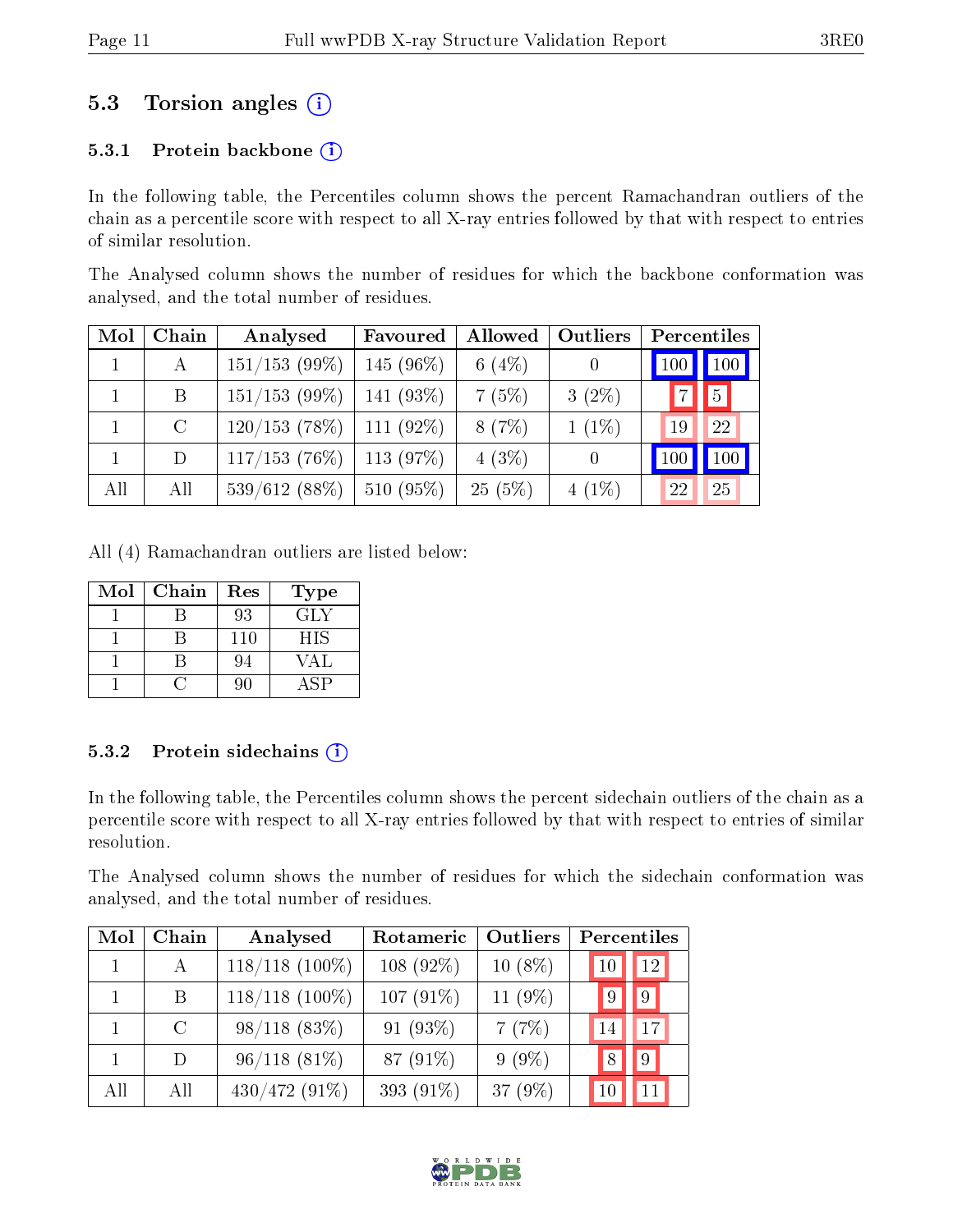| Mol            | Chain                                                                                                                                                     | $\operatorname{Res}% \left\vert \mathcal{H}\right\vert =\operatorname*{Res}_{\left\vert \mathcal{H}\right\vert }% \left\vert \mathcal{H}% \right\vert =\operatorname*{Res}_{\left\vert \mathcal{H}\right\vert }% \left\vert \mathcal{H}% \right\vert =\operatorname*{R}\left( \left\vert \mathcal{H}% \right\vert \right)$ | Type                    |
|----------------|-----------------------------------------------------------------------------------------------------------------------------------------------------------|----------------------------------------------------------------------------------------------------------------------------------------------------------------------------------------------------------------------------------------------------------------------------------------------------------------------------|-------------------------|
| $\overline{1}$ | $\overline{A}$                                                                                                                                            | $\overline{2}$                                                                                                                                                                                                                                                                                                             | <b>THR</b>              |
| $\overline{1}$ | $\overline{A}$                                                                                                                                            | $\overline{31}$                                                                                                                                                                                                                                                                                                            | $\sqrt{\text{AL}}$      |
| $\overline{1}$ |                                                                                                                                                           | $\overline{36}$                                                                                                                                                                                                                                                                                                            | $\overline{\text{LYS}}$ |
| $\mathbf{1}$   |                                                                                                                                                           | 38                                                                                                                                                                                                                                                                                                                         | $\overline{\text{LEU}}$ |
| $\overline{1}$ |                                                                                                                                                           | $\overline{59}$                                                                                                                                                                                                                                                                                                            | $\overline{\text{SER}}$ |
| $\overline{1}$ | $\frac{\overline{A}}{\overline{A}}$ $\frac{\overline{A}}{\overline{A}}$ $\frac{\overline{A}}{\overline{A}}$ $\frac{\overline{A}}{\overline{A}}$           | $\overline{91}$                                                                                                                                                                                                                                                                                                            | $\overline{\text{LYS}}$ |
| $\overline{1}$ |                                                                                                                                                           | $\overline{96}$                                                                                                                                                                                                                                                                                                            | $\overline{\text{ASP}}$ |
| $\overline{1}$ |                                                                                                                                                           | $\overline{107}$                                                                                                                                                                                                                                                                                                           | $\overline{\text{SER}}$ |
| $\overline{1}$ |                                                                                                                                                           | $\overline{122}$                                                                                                                                                                                                                                                                                                           | $\overline{\text{LYS}}$ |
| $\overline{1}$ | $\overline{A}$                                                                                                                                            | $\overline{135}$                                                                                                                                                                                                                                                                                                           | <b>THR</b>              |
| $\overline{1}$ | $\overline{\mathbf{B}}$                                                                                                                                   | $\overline{8}$                                                                                                                                                                                                                                                                                                             | $\overline{\text{LEU}}$ |
| $\overline{1}$ | $\overline{\mathrm{B}}$                                                                                                                                   | 38                                                                                                                                                                                                                                                                                                                         | $\overline{\text{LEU}}$ |
| $\overline{1}$ | $\overline{\mathbf{B}}$                                                                                                                                   | 42                                                                                                                                                                                                                                                                                                                         | LEU                     |
| $\mathbf{1}$   | $\overline{B}$                                                                                                                                            | $59\,$                                                                                                                                                                                                                                                                                                                     | SER                     |
| $\overline{1}$ | $\overline{\mathrm{B}}$                                                                                                                                   | $\overline{70}$                                                                                                                                                                                                                                                                                                            | $\overline{\text{LYS}}$ |
| $\overline{1}$ | $\overline{\mathrm{B}}$                                                                                                                                   | 79                                                                                                                                                                                                                                                                                                                         | $\overline{\text{ARG}}$ |
| $\mathbf{1}$   | $\overline{\mathrm{B}}$                                                                                                                                   | $\overline{91}$                                                                                                                                                                                                                                                                                                            | $\overline{\text{LYS}}$ |
| $\overline{1}$ | $\overline{\mathbf{B}}$                                                                                                                                   | $\overline{107}$                                                                                                                                                                                                                                                                                                           | $\overline{\text{SER}}$ |
| $\mathbf{1}$   | $\overline{B}$                                                                                                                                            | 109                                                                                                                                                                                                                                                                                                                        | $\overline{\text{ASP}}$ |
| $\overline{1}$ | $\overline{\mathrm{B}}$                                                                                                                                   | $\overline{122}$                                                                                                                                                                                                                                                                                                           | $\overline{\text{LYS}}$ |
| $\overline{1}$ | $\overline{B}$                                                                                                                                            | 133                                                                                                                                                                                                                                                                                                                        | $\overline{\text{GLU}}$ |
| $\overline{1}$ |                                                                                                                                                           | $\overline{26}$                                                                                                                                                                                                                                                                                                            | $\overline{\text{ASN}}$ |
| $\mathbf{1}$   |                                                                                                                                                           | 38                                                                                                                                                                                                                                                                                                                         | $\overline{\text{LEU}}$ |
| $\mathbf{1}$   |                                                                                                                                                           | 67                                                                                                                                                                                                                                                                                                                         | $\overline{\text{LEU}}$ |
| $\overline{1}$ |                                                                                                                                                           | 79                                                                                                                                                                                                                                                                                                                         | $\overline{\rm{ARG}}$   |
| $\overline{1}$ | $\overline{\text{C}}$ $\overline{\text{C}}$ $\overline{\text{C}}$ $\overline{\text{C}}$ $\overline{\text{C}}$ $\overline{\text{C}}$ $\overline{\text{C}}$ | $\overline{91}$                                                                                                                                                                                                                                                                                                            | $\overline{\text{LYS}}$ |
| $\overline{1}$ |                                                                                                                                                           | 98                                                                                                                                                                                                                                                                                                                         | $\overline{\text{SER}}$ |
| $\overline{1}$ |                                                                                                                                                           | 124                                                                                                                                                                                                                                                                                                                        | $\overline{\text{ASP}}$ |
| $\mathbf 1$    | $\overline{\rm D}$                                                                                                                                        | 8                                                                                                                                                                                                                                                                                                                          | $\overline{\text{LEU}}$ |
| $\mathbf 1$    | D                                                                                                                                                         | 15                                                                                                                                                                                                                                                                                                                         | GLN                     |
| $\mathbf 1$    | D                                                                                                                                                         | 31                                                                                                                                                                                                                                                                                                                         | $\rm V\overline{AL}$    |
| $\mathbf 1$    | $\overline{\rm D}$                                                                                                                                        | 42                                                                                                                                                                                                                                                                                                                         | $\overline{\text{LEU}}$ |
| $\mathbf{1}$   | $\overline{D}$                                                                                                                                            | 80                                                                                                                                                                                                                                                                                                                         | $\overline{HIS}$        |
| $\mathbf{1}$   | $\overline{\rm D}$                                                                                                                                        | 91                                                                                                                                                                                                                                                                                                                         | $\overline{\text{LYS}}$ |
| $\mathbf 1$    | $\overline{\rm D}$                                                                                                                                        | $\overline{113}$                                                                                                                                                                                                                                                                                                           | ILE                     |
| $\mathbf{1}$   | D                                                                                                                                                         | 119                                                                                                                                                                                                                                                                                                                        | $\overline{\text{VAL}}$ |
| $\overline{1}$ | $\overline{\rm D}$                                                                                                                                        | $\overline{122}$                                                                                                                                                                                                                                                                                                           | $\overline{\text{LYS}}$ |

All (37) residues with a non-rotameric sidechain are listed below:

Some sidechains can be flipped to improve hydrogen bonding and reduce clashes. All (11) such sidechains are listed below:

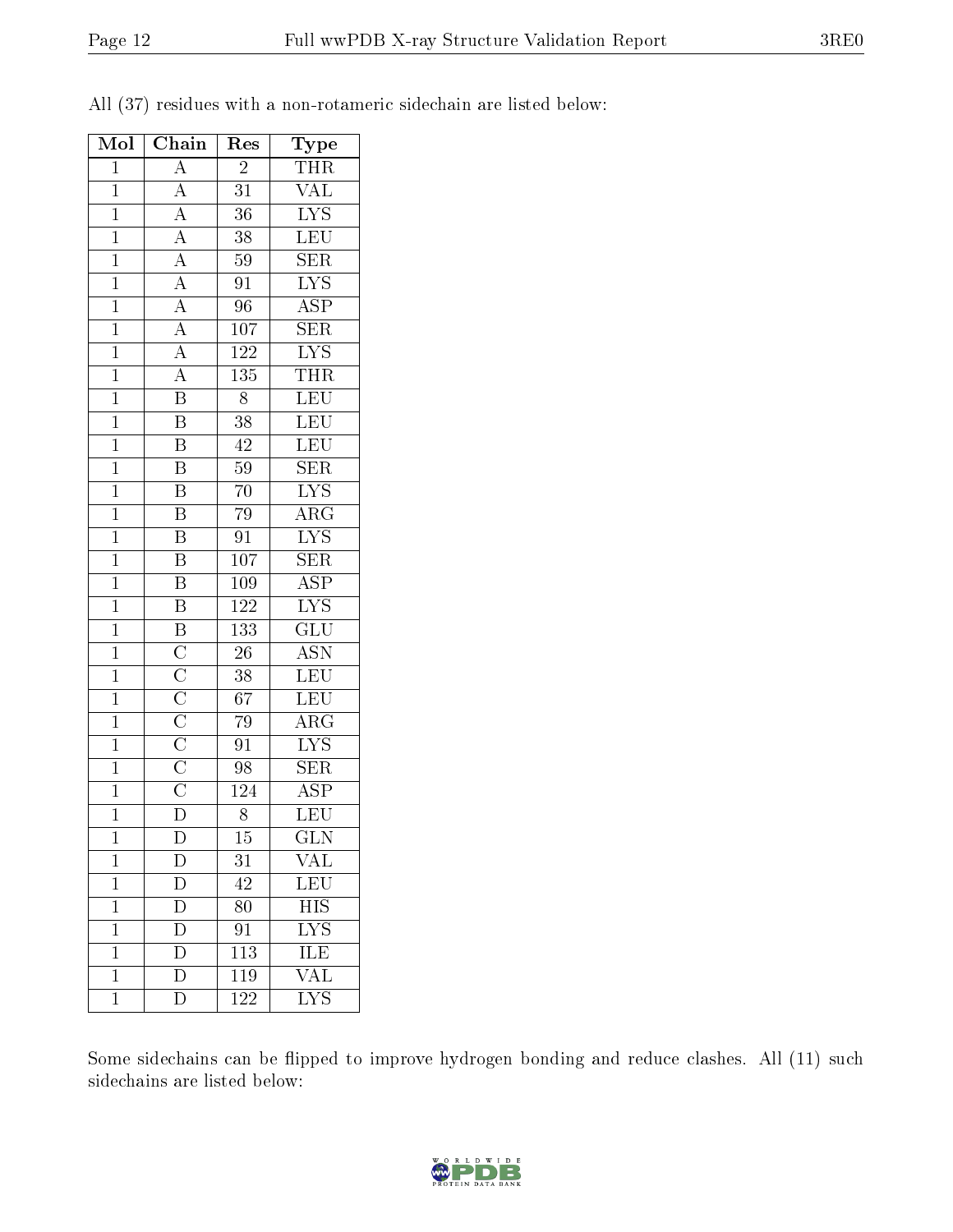| Mol | Chain            | Res    | Type       |
|-----|------------------|--------|------------|
| 1   | $\boldsymbol{A}$ | $80\,$ | HIS        |
| 1   | Β                | 15     | GLN        |
| 1   | С                | 26     | <b>ASN</b> |
| 1   | C                | 46     | HIS        |
| 1   | C                | 53     | <b>ASN</b> |
| 1   | C                | 80     | HIS        |
| 1   | $\vert$ )        | 19     | <b>ASN</b> |
| 1   | $\Box$           | 26     | <b>ASN</b> |
| 1   | Ð                | 46     | HIS        |
| 1   | Ð                | 63     | HIS        |
|     |                  | 80     | HIS        |

#### 5.3.3 RNA (1)

There are no RNA molecules in this entry.

### 5.4 Non-standard residues in protein, DNA, RNA chains (i)

There are no non-standard protein/DNA/RNA residues in this entry.

#### 5.5 Carbohydrates (i)

There are no carbohydrates in this entry.

### 5.6 Ligand geometry (i)

5 ligands are modelled in this entry.

In the following table, the Counts columns list the number of bonds (or angles) for which Mogul statistics could be retrieved, the number of bonds (or angles) that are observed in the model and the number of bonds (or angles) that are dened in the Chemical Component Dictionary. The Link column lists molecule types, if any, to which the group is linked. The Z score for a bond length (or angle) is the number of standard deviations the observed value is removed from the expected value. A bond length (or angle) with  $|Z| > 2$  is considered an outlier worth inspection. RMSZ is the root-mean-square of all Z scores of the bond lengths (or angles).

| $\blacksquare$ Mol $\mid$ Type $\perp$ |     | Chain | Res    | Link                     | Bond lengths |      |                          | Bond angles              |                 |             |
|----------------------------------------|-----|-------|--------|--------------------------|--------------|------|--------------------------|--------------------------|-----------------|-------------|
|                                        |     |       |        |                          | Counts       | RMSZ | # $ Z  > 2$              | Counts                   | $\mathsf{RMSZ}$ | # $ Z  > 2$ |
| ച<br>↩                                 | CPT |       | 201 B  |                          | 0,3,4        | 0.00 | $\sim$                   |                          |                 |             |
| $\overline{2}$                         | CPT |       | 202    | $\overline{\phantom{a}}$ | 0,3,4        | 0.00 | $\overline{\phantom{0}}$ |                          |                 |             |
| $\overline{2}$                         | CPT | Β     | 201[A] |                          | 0,3,4        | 0.00 | $\sim$                   | $\overline{\phantom{0}}$ |                 |             |
| ച                                      | CPT |       | 201[D] |                          | 0,3,4        | 0.00 |                          |                          |                 |             |

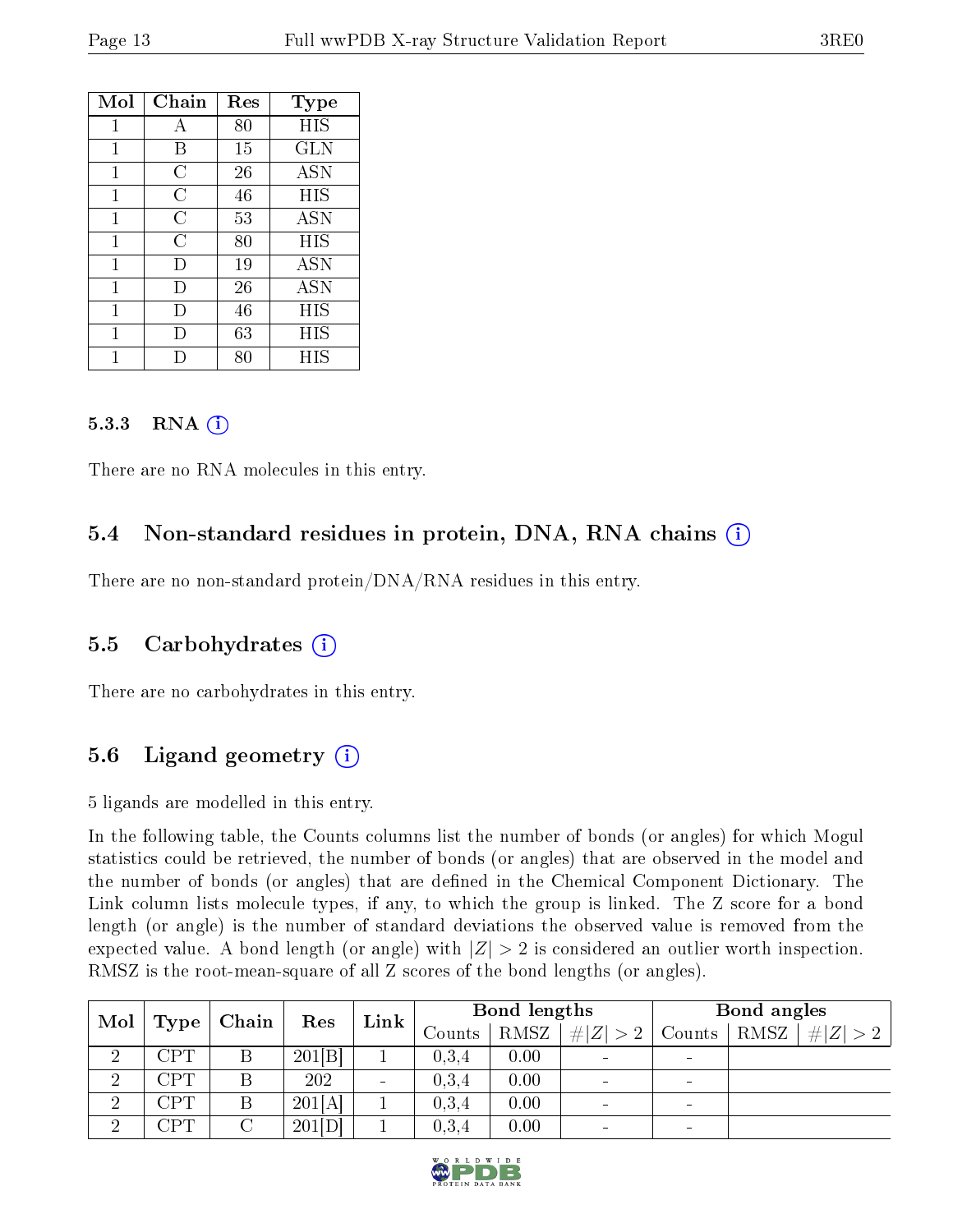| Mol | $\top$ Type $\top$ | Chain | Res       | Link | Bond lengths        |        |                                         | Bond angles              |                 |  |
|-----|--------------------|-------|-----------|------|---------------------|--------|-----------------------------------------|--------------------------|-----------------|--|
|     |                    |       |           |      | Counts <sup>+</sup> | ' RMSZ | $\vert \#  Z  > 2 \vert$ Counts $\vert$ |                          | RMSZ<br>$\# Z $ |  |
| ↵   | $\cap$ d $\Gamma$  |       | $201$ [C] |      | 0,3,4               | 0.00   | $\blacksquare$                          | $\overline{\phantom{0}}$ |                 |  |

There are no bond length outliers.

There are no bond angle outliers.

There are no chirality outliers.

There are no torsion outliers.

There are no ring outliers.

4 monomers are involved in 4 short contacts:

| Mol | Chain | Res    | Type       | Clashes   Symm-Clashes |
|-----|-------|--------|------------|------------------------|
|     |       | 201[B] | CPT        |                        |
|     |       | 202    | ( 'P'I'    |                        |
|     |       | 201[D] | <b>CPT</b> |                        |
|     |       | 201[C  |            |                        |

## 5.7 [O](https://www.wwpdb.org/validation/2017/XrayValidationReportHelp#nonstandard_residues_and_ligands)ther polymers (i)

There are no such residues in this entry.

### 5.8 Polymer linkage issues (i)

There are no chain breaks in this entry.

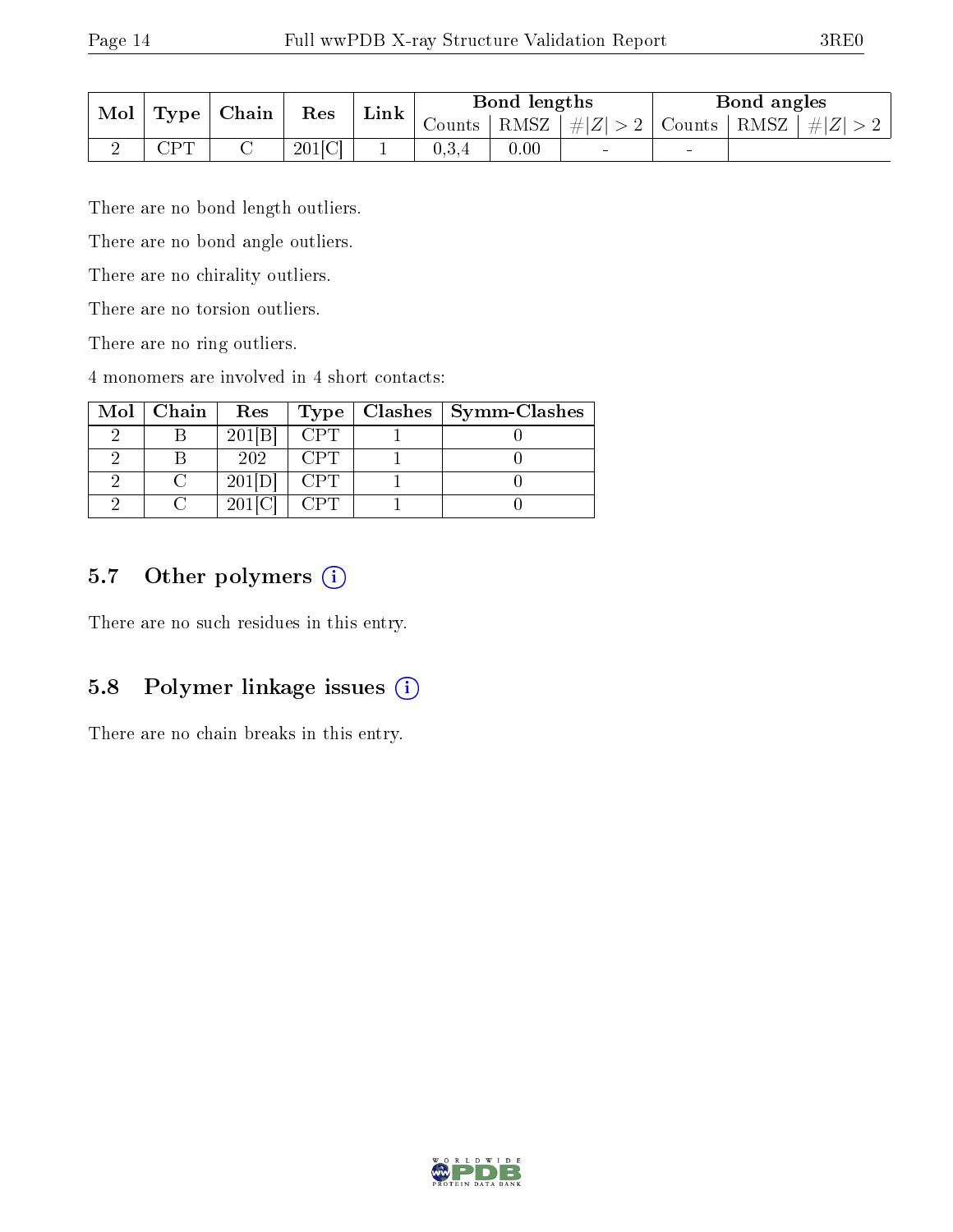# 6 Fit of model and data  $(i)$

# 6.1 Protein, DNA and RNA chains  $(i)$

In the following table, the column labelled  $#RSRZ> 2'$  contains the number (and percentage) of RSRZ outliers, followed by percent RSRZ outliers for the chain as percentile scores relative to all X-ray entries and entries of similar resolution. The OWAB column contains the minimum, median,  $95<sup>th</sup>$  percentile and maximum values of the occupancy-weighted average B-factor per residue. The column labelled ' $Q< 0.9$ ' lists the number of (and percentage) of residues with an average occupancy less than 0.9.

| Mol          | Chain         | Analysed          | $<$ RSRZ $>$ | $\rm \#RSRZ{>}2$                | $OWAB(A^2)$    | Q <sub>0.9</sub> |
|--------------|---------------|-------------------|--------------|---------------------------------|----------------|------------------|
| $\mathbf{1}$ |               | $153/153$ (100\%) | $-0.08$      | $2(1\%)$ 77 81                  | 16, 43, 67, 94 |                  |
|              | B             | $153/153$ (100\%) | 0.02         | $3(1\%)$<br>65<br>70            | 20, 45, 71, 79 |                  |
|              | $\mathcal{C}$ | $126/153(82\%)$   | 0.22         | $5(3\%)$ 38<br>43               | 22, 48, 80, 90 | $1\ (0\%)$       |
|              | D             | $123/153$ (80\%)  | $-0.13$      | $2(1\%)$<br>77<br>$\sqrt{72}$ / | 28, 48, 76, 88 |                  |
| All          | All           | $555/612(90\%)$   | 0.01         | $12(2\%)$<br>62<br>68           | 16, 47, 76, 94 | $1(0\%)$         |

All (12) RSRZ outliers are listed below:

| Mol | $Chain$   | Res | <b>Type</b> | <b>RSRZ</b> |
|-----|-----------|-----|-------------|-------------|
| 1   | C         | 1   | ALA         | 7.0         |
| 1   | C         | 141 | GLY         | 6.2         |
| 1   | C         | 93  | GLY         | 4.3         |
| 1   | А         | 1   | ALA         | 3.5         |
| 1   | C         | 92  | <b>ASP</b>  | 3.1         |
| 1   | D         | 1   | ALA         | 3.0         |
| 1   | В         | 141 | GLY         | 2.4         |
| 1   | $\vert$ ) | 23  | <b>LYS</b>  | 2.4         |
| 1   | В         | 1   | ALA         | 2.3         |
| 1   | В         | 140 | ALA         | 2.3         |
| 1   | A         | 26  | <b>ASN</b>  | 2.1         |
| 1   | C         | 79  | ${\rm ARG}$ | 2.1         |

### 6.2 Non-standard residues in protein, DNA, RNA chains  $(i)$

There are no non-standard protein/DNA/RNA residues in this entry.

#### 6.3 Carbohydrates  $(i)$

There are no carbohydrates in this entry.